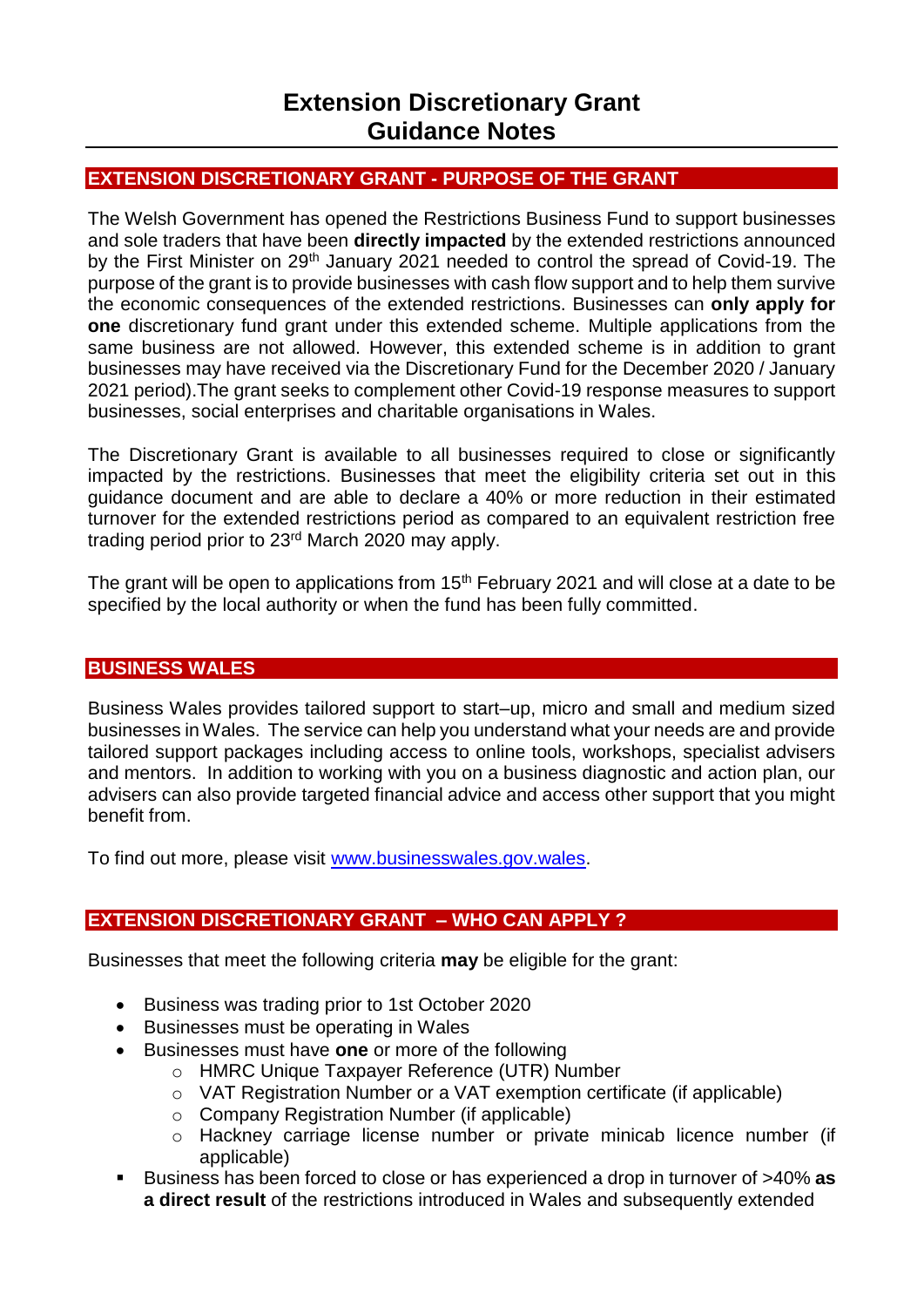- Limited company with a turnover of between £10,000 and £50,000
- Sole traders / partnerships with a turnover less than £85,000
- The business must be your main source of income (>50%)
- Supported businesses must aim to maintain employment for 12 months
- Only one application per business
- **EXECT** Businesses should be actively trading up to the  $4<sup>th</sup>$  December when the new restrictions were introduced in Wales and may be required to provide evidence to demonstrate this
- Businesses that are **eligible** for the Restrictions Business Fund NDR Grant are **not eligible** for this discretionary grant.
- The total amount of Covid-19 support grants<sup>1</sup> (including any further award through this discretionary fund) cannot exceed 80% of an applicant's turnover for a typical year of trading.

## **EXTENSION DISCRETIONARY GRANT - HOW MUCH CAN YOU APPLY FOR?**

A discretionary grant of £2,000 is available to assist businesses that have:

- Been forced to close as a result of the national restrictions put in place.
- The grant will also support businesses that **estimate** that the extended restrictions put in place will result in at least a 40% reduction in their turnover as compared to an equivalent restriction free trading period prior to 23<sup>rd</sup> March 2020. Those applicants that started trading after 23rd March 2020 will need to declare (and may be asked to demonstrate) a 40% reduction in turnover for an equivalent trading period since they commenced in business.
- In relation to self-catering accommodation, properties will not be eligible for the grant unless the following criteria are met:
	- The self-catering accommodation can produce two years of trading accounts directly preceding the current financial year of the business
	- The self-catering accommodation must actually have been let for a period of 140 days or more in the financial year 2019-20
	- The self-catering accommodation business must be the primary source of income for the owner (minimum threshold is 50%).

For self-catering properties, local authorities have full discretion to request and examine trading business accounts, booking lists and self-assessment tax returns submitted to HMRC for the financial year ending 31 March 2019 if additional evidence is required to demonstrate that this criteria is met.

You are **not eligible** for this grant if:

1

• You are eligible for, or have received, the Restrictions Business Fund NDR Grant from your Local Authority

<sup>&</sup>lt;sup>1</sup> Covid-19 support grants might include Non-Domestic Rates Grants, Local Discretionary Fund grants, the Economic Resilience Fund (various rounds) and Self-Employment Income Support Scheme (SEISS).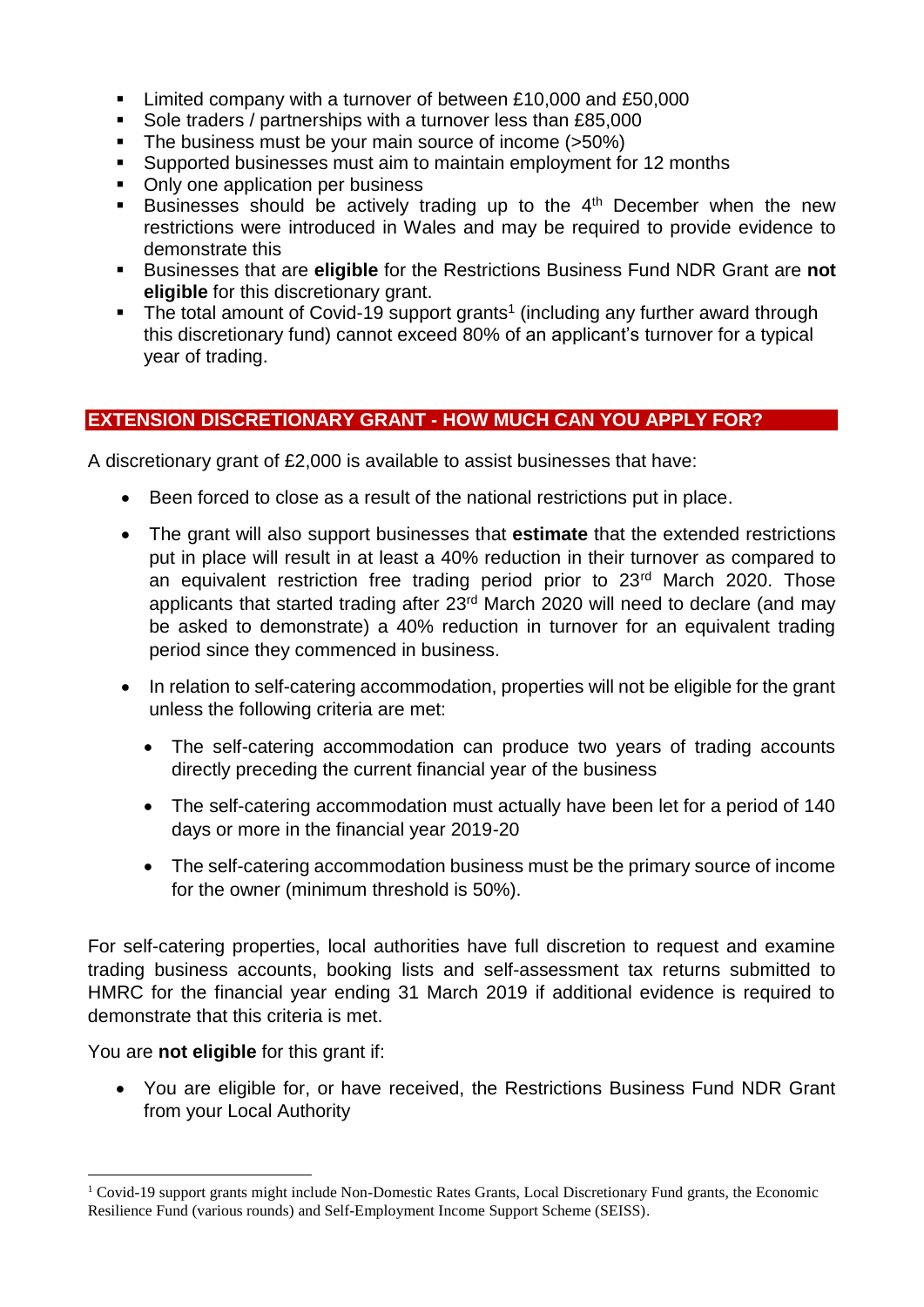- The business generates less than 50% of your income. The business must be your main source of income.
- You are eligible for a 'top-up' payment via the extended Freelancer Fund.
- You have been awarded a Welsh Government Children and Communities grant to cover operating losses between September 2020 and March 2021.
- The total amount of Covid-19 support grants you have received (including any further award through this discretionary fund) exceeds 80% of your turnover for a typical year of trading.

Businesses need to confirm how the extended restrictions announced on 29<sup>th</sup> January by the First Minister will negatively affect their business.

All applications will be considered on an individual basis and payment of the grant is at the absolute discretion of the Local Authority within the criteria set out in this guidance".

# **EXTENSION DISCRETIONARY GRANT - HOW TO APPLY**

Businesses can apply for the grant by accessing their Local Authority's Restrictions Business Fund webpage. If eligible, you will be able to access the online application form, complete all the requested fields and submit your application. Please note that all fields are mandatory – failure to complete them **will result** in your application being rejected.

Applications will be dealt with on a **first come first served** basis. This **may** lead to applications not being appraised after they have been submitted if the fund is fully committed. Applicants will be notified of this by email.

The Local Authority has absolute discretion on the duration and terms of the fund.

## **EXTENSION DISCRETIONARY GRANT - GUIDANCE ON COMPLETING THE FORM**

#### **Section 1** – **Your personal details**

This part asks for information about you the applicant / business owner.

## **Section 2 – Information about your business**

This part asks for information about your business. Please ensure the details in this section are accurate and complete. Application forms that have incomplete or inaccurate data will **not** be processed.

Businesses will **not be eligible** for the grant if they fall into one of the following categories:

- Enforced closure having infringed social-distancing rules. However, if improvements have been made and the business has been allowed to re-open then they may be eligible for the grant (subject to meeting the eligibility criteria)
- Businesses that chose to close but are not required to
- In liquidation or dissolved or in process of being struck off
- Breached subsidy threshold
- If the business your applying for is not your main source of income